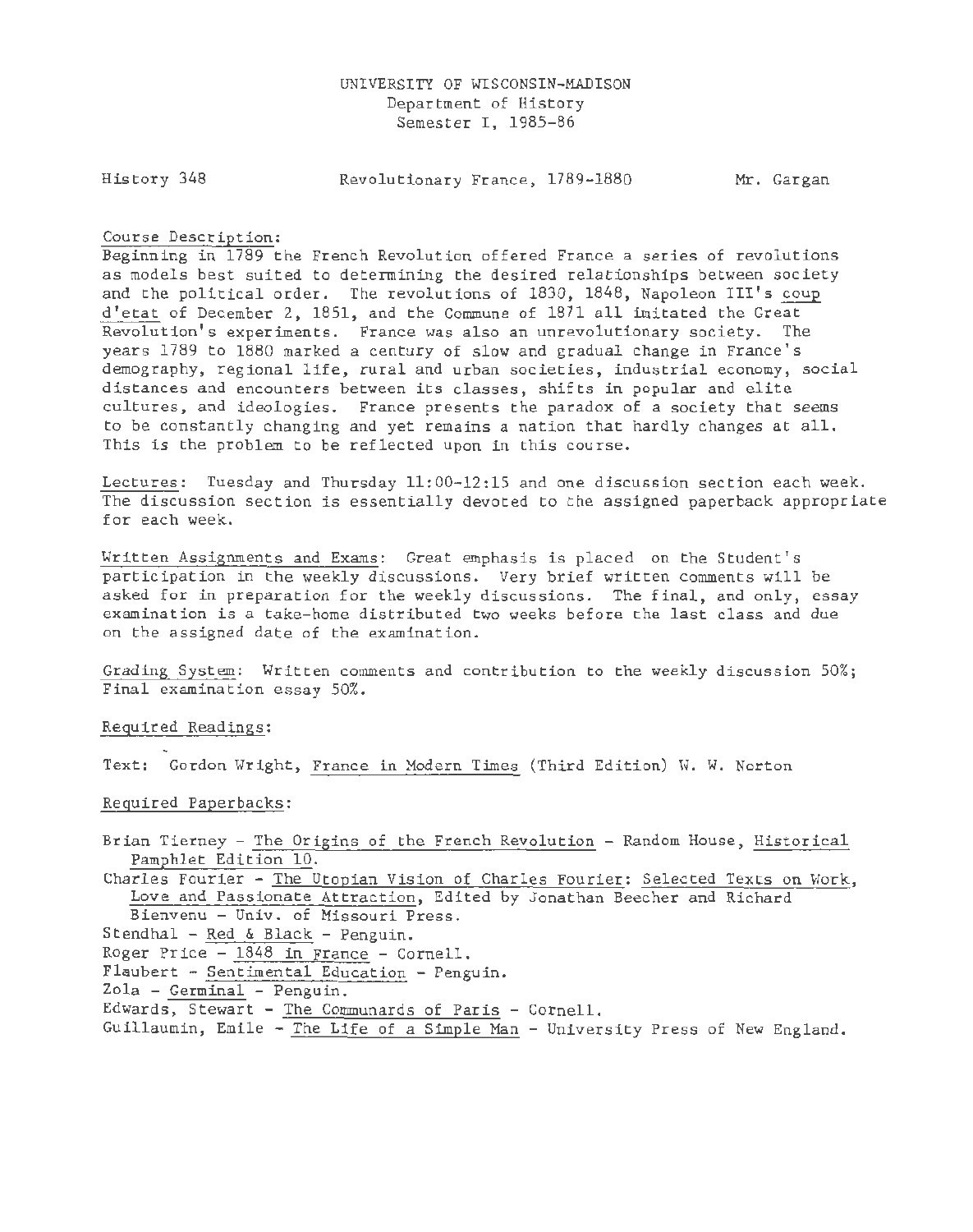## History  $340 - 9$

#### E. Gargan

 $\sim$   $\sim$ 

## SOME STATISTICS ON THE DEVELOPMENT AND STRUCTURE OF FRENCH SOCIETY 1775-1968

#### Population 1791-1968

| Year                                                                                                                                                                                                         | Population<br>(in thousands)                                                                                                                                                                                                                                         | Annual<br>Increase<br>рет 100                                                                                                                                                 |
|--------------------------------------------------------------------------------------------------------------------------------------------------------------------------------------------------------------|----------------------------------------------------------------------------------------------------------------------------------------------------------------------------------------------------------------------------------------------------------------------|-------------------------------------------------------------------------------------------------------------------------------------------------------------------------------|
| 1791<br>1801<br>1821<br>1831<br>1836<br>1841<br>1846<br>1851<br>1856<br>1861<br>1866<br>1872<br>1876<br>1881<br>1886<br>1891<br>1896<br>1901<br>1906<br>1911<br>1921<br>1926<br>1931<br>1936<br>1946<br>1954 | 27,190<br>27,350<br>30,462<br>32,589<br>33,541<br>34,230<br>35,400<br>35,783<br>36,039<br>37,386<br>38,067<br>36,103<br>36,906<br>37,672<br>.38,219<br>38,343<br>38,518<br>38,962<br>39,252<br>39,605<br>39,210<br>40,744<br>$-41,835$<br>41,907<br>40,503<br>42,777 | 0.005<br>0.56<br>0.69<br>0.59<br>0.41<br>0.68<br>0.21<br>0.14<br>0.74<br>0.36<br>0.55<br>0.41<br>0.29<br>0.06<br>0.09<br>0.23<br>0.15<br>0.18<br>0.78<br>0.53<br>0.03<br>0.70 |
| 1962<br>1968                                                                                                                                                                                                 | 47,558<br>50,105                                                                                                                                                                                                                                                     | 0,80<br>0.70                                                                                                                                                                  |

# Distribution of the Population

|                               | According to Age Groups |           |         |        |         |         |                     |  |  |  |  |
|-------------------------------|-------------------------|-----------|---------|--------|---------|---------|---------------------|--|--|--|--|
|                               |                         | Ages      | 1775    | 1851   | 1901    | 1946    | 1968                |  |  |  |  |
| Annual<br>Increase<br>рет 100 |                         | $0 - 19$  | 42.8    | 38.5   | 34.3    | 29.5    | 33.8                |  |  |  |  |
|                               |                         | $20 - 59$ | 49.9    | 51.3   | 52.7    | 54.5    | 48.3                |  |  |  |  |
| 0.005<br>0.56                 |                         | $60+$     | 7.3     | 10.2   | 13.0    | 16.0    | 17.9                |  |  |  |  |
| 0.69                          |                         |           | 100.001 | 100.00 | 100.00! | 100,001 | 100.00 <sub>1</sub> |  |  |  |  |

#### Percentage of Urban Population

| 0.55 |      |                  |                  |
|------|------|------------------|------------------|
| 0.41 | Year | % of Urban       | % of Population  |
| 0.29 |      | Population in    | in Towns of      |
| 0.06 |      | Communes of      | $5,000$ and more |
| 0.09 |      | $2,000$ and more |                  |
| 0.23 | 1836 |                  | 16.8             |
| 0.15 | 1846 | 24.4             |                  |
| 0.18 | 1851 | 25.5             | 17.9             |
|      | 1856 | 27.3             |                  |
|      | 1861 | 28.9             |                  |
| 0.78 | 1866 | 30.5             | 24.4             |
| 0.53 | 1872 | 31.1             |                  |
| 0.03 | 1881 | 34.8             |                  |
|      | 1891 | 37.4             |                  |
| 0.70 | 1901 | 40.9             | 35.6             |
| 0,80 | 1911 | 44.2             | 38.4             |
| 0.70 | 1921 | 46.4             | 41.1             |
|      | 1936 | 52.4             | 46.8             |
|      | 1954 | 56.0             | 50.2             |
|      | 1962 | 61.7             | 55.2             |
|      | 1968 | 70.5             | 59.0             |
|      |      |                  |                  |

Source: Georges Dupeux, La Société francaise 1789-1970 (Paris, 1972) pp. 46, 16, 19.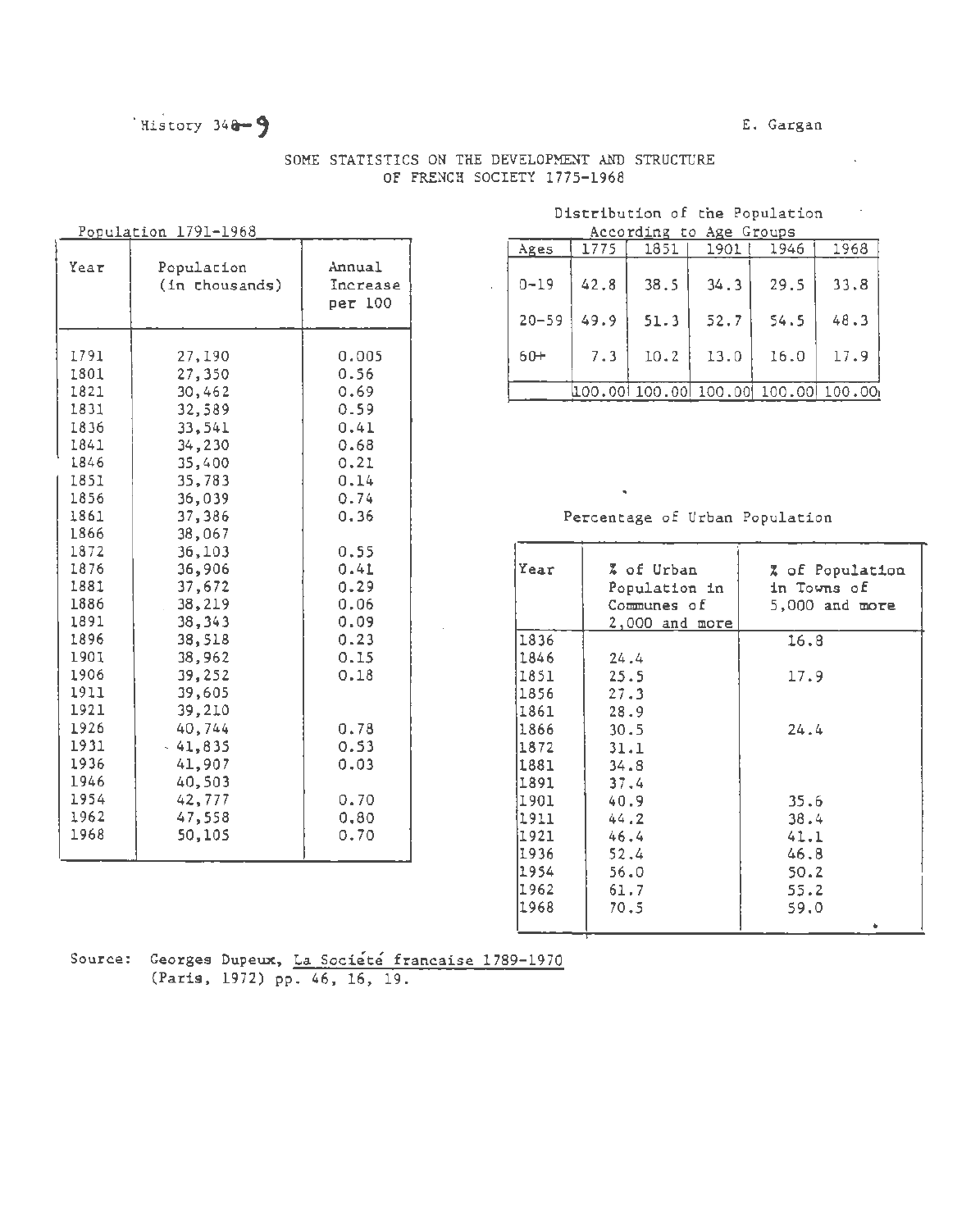| Years               | 1851 | 1881 | 1901 | 1921 | 1936 | 1954 | 1962 | 1968 |  |
|---------------------|------|------|------|------|------|------|------|------|--|
| Primary<br>Sector   | 53   | 48   | 42   | 43   | 37   | 30   | 22   | 16   |  |
| Secondary<br>Sector | 25   | 27   | 31   | 29   | 30   | 34   | 37   | 40   |  |
| Tertiary<br>Sector  | 22   | 25   | 27   | 28   | 33   | 36   | 41   | 44   |  |

% of Active Population in the Three Sectors of the Economy

Source -  $IBID.$ , p. 30

| Distribution of Active Population at the Age of Leaving School |  |  |  |  |  |  |  |  |  |  |
|----------------------------------------------------------------|--|--|--|--|--|--|--|--|--|--|
|----------------------------------------------------------------|--|--|--|--|--|--|--|--|--|--|

| Age<br>when ending<br>studies | 1901 | 1906           | 1911           | 1921           | 1926           | 1931        | 1936           | 1946           | 1954           | 1962                     | 1968 |
|-------------------------------|------|----------------|----------------|----------------|----------------|-------------|----------------|----------------|----------------|--------------------------|------|
| Illiterates                   | 12   | 10             | 8              | 6              | 5              | 4           | 3              | $\overline{c}$ | $\mathbf 1$    |                          |      |
| $7 - 9$                       | 14   | 12             | 10             | 7              | 4              | 3           | $\mathbf{2}$   | 1              | 1              | $\overline{\phantom{a}}$ |      |
| $10 - 12$                     | 17   | 15             | 14             | 11             | 10             | 8           | 6              | 4              | $\mathbf{2}$   |                          |      |
| $13 - 14$                     | 40   | 44             | 48             | 54             | 58             | 61          | 64             | 65             | 65             | 61                       | 57   |
| $15 - 18$                     | 12   | 13             | 14             | 15             | 16             | 17          | 18             | 20             | 23             | 27                       | 30   |
| $19 - 21$                     | 4    | 4              | 4              | 5              | 5              | 5           | 5              | 5              | 6              | 7                        | 7    |
| $22+$                         | 1    | $\overline{2}$ | $\overline{c}$ | $\overline{2}$ | $\overline{2}$ | $\mathbf 2$ | $\overline{2}$ | 3              | $\overline{2}$ | 3                        | 4    |
| TOTAL                         | 100  |                |                |                |                |             |                |                |                |                          |      |

N.B. The Years 1901-1946 refer to masculine active population

1954, 1962, 1968 refers to total active population

Source: Revue Population, Mai-Juin 1968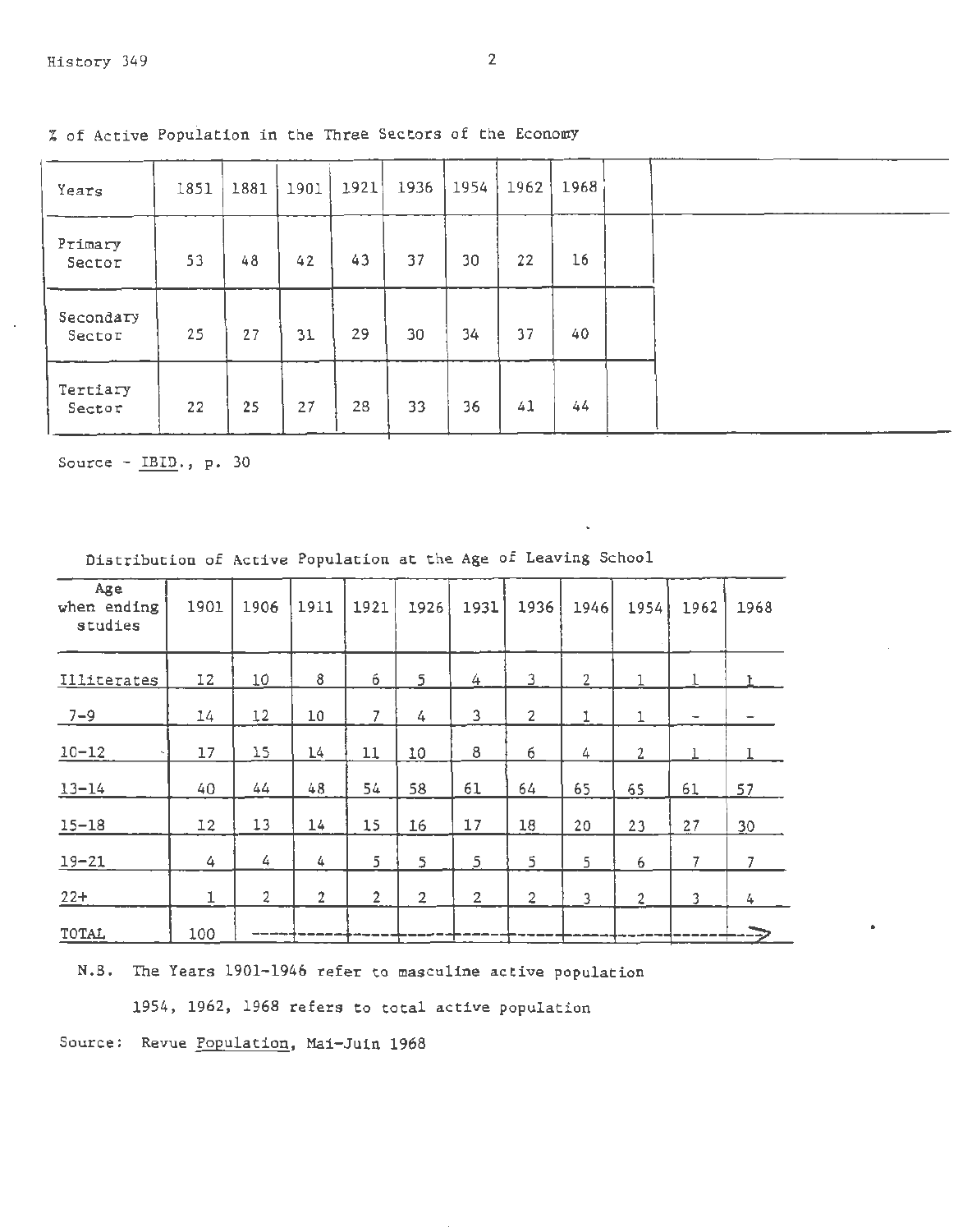### $MAP$  2

## FRANCE: PHYSICAL FEATURES



 $\sim$ 

ole and Haute

mch possession<br>and Lorraine

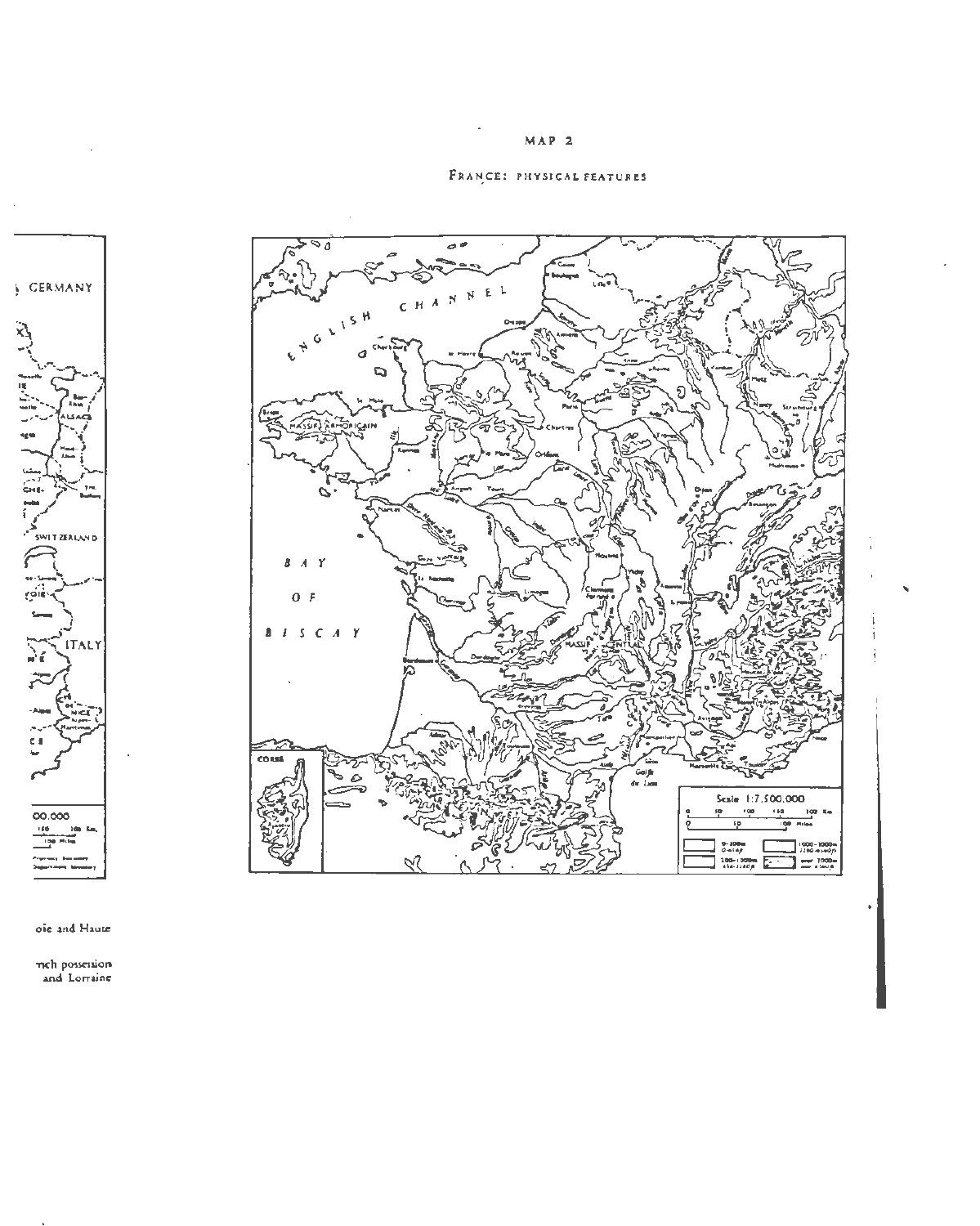MAP I



#### FRANCE: DEPARTMENTS and FORMER PROVINCES (see Départements, p. 194; Provinces, Les Anciennes, p.579)

I COMTAT-VENAISSIN, see Vaucluse, p. 733.

2 SAVOIE AND COMTE DE NICE. The Duché de Savoie (out of which the départements of Savoie and Haute Savoie were formed) and the Comté de Nice were not finally ceded to France until 1860.

3 TERRITOIRE DE BELFORT, the portion of the Département du Haut-Rhin which remained in French possessionin 1871 after the Franco-Prussian War. It retained its separate administrative status when Alsace and Lorraine were restored to France in 1919 by the Treaty of Versailles, and now ranks as a department.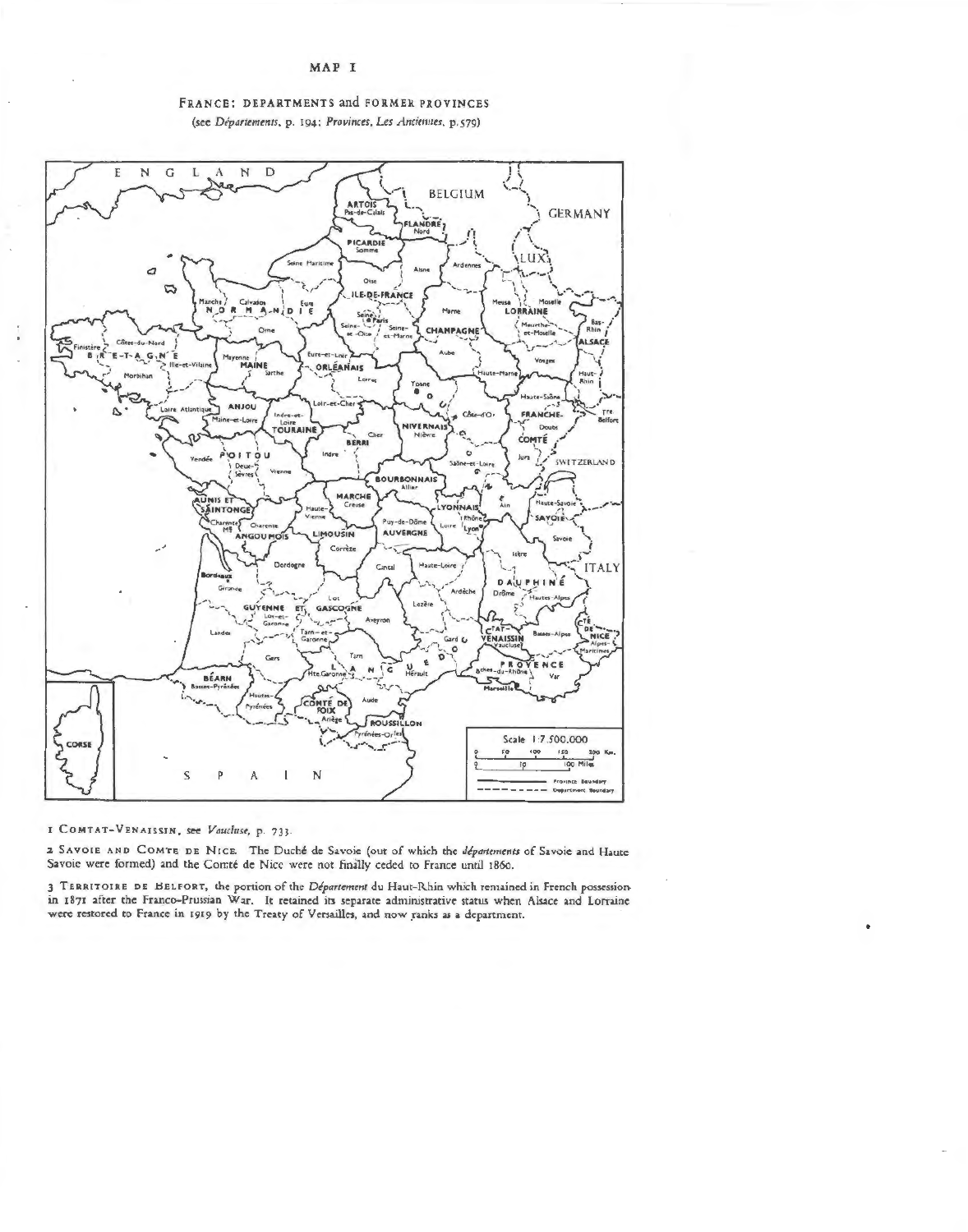#### MAP I



# FRANCE: DEPARTMENTS and FORMER PROVINCES

(see Départements, p. 194; Provinces, Les Anciennes, p.579)

#### I COMTAT-VENAISSIN, see Venchum, p. 733.

a SAVOIE AND COMTE DE NICE. The Duché de Savoie (out of which the *départment* of Savoie and Haute

3 TERRITOIRE DE BELFORT, the portion of the Départment du Haut-Rhin which remained in French possession in 1871 after the Franco-Prussian War. It retained its separate administrative status when Alsace and Lorraine were re